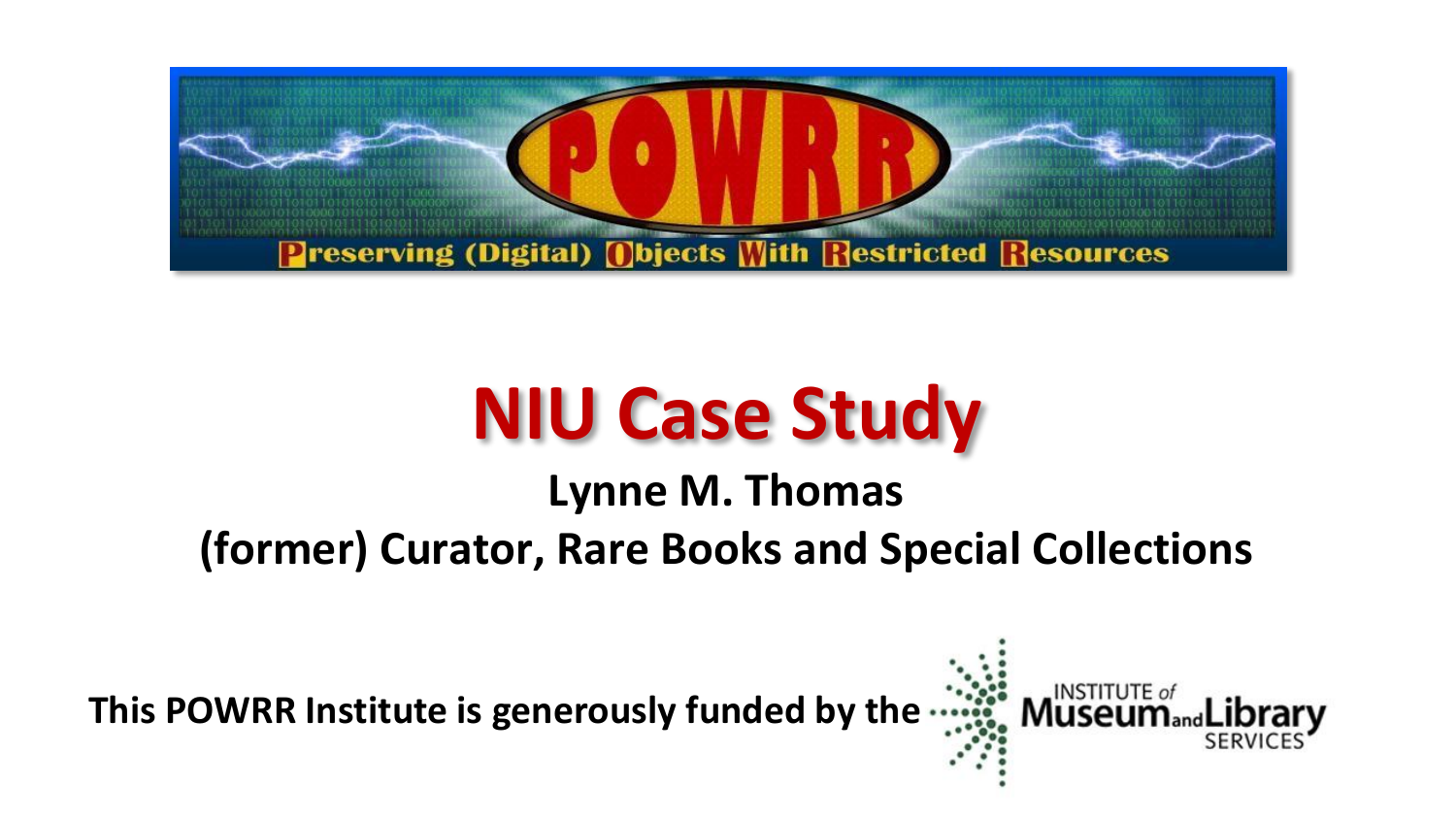### **Where we came from**

- Digitization projects mostly grant funded over a decade
- Ongoing acquisition of born-digital archival materials
- $\triangleright$  Lots of information/expertise, but no plan or policy
- Multiple repository management platforms/software that didn't play well together
- $\triangleright$  Open source, no direct funding
- $\triangleright$  Full case study (2014) http://powrr-

wiki.lib.niu.edu/images/d/db/2014 Feb NIU Case Study Overall.pdf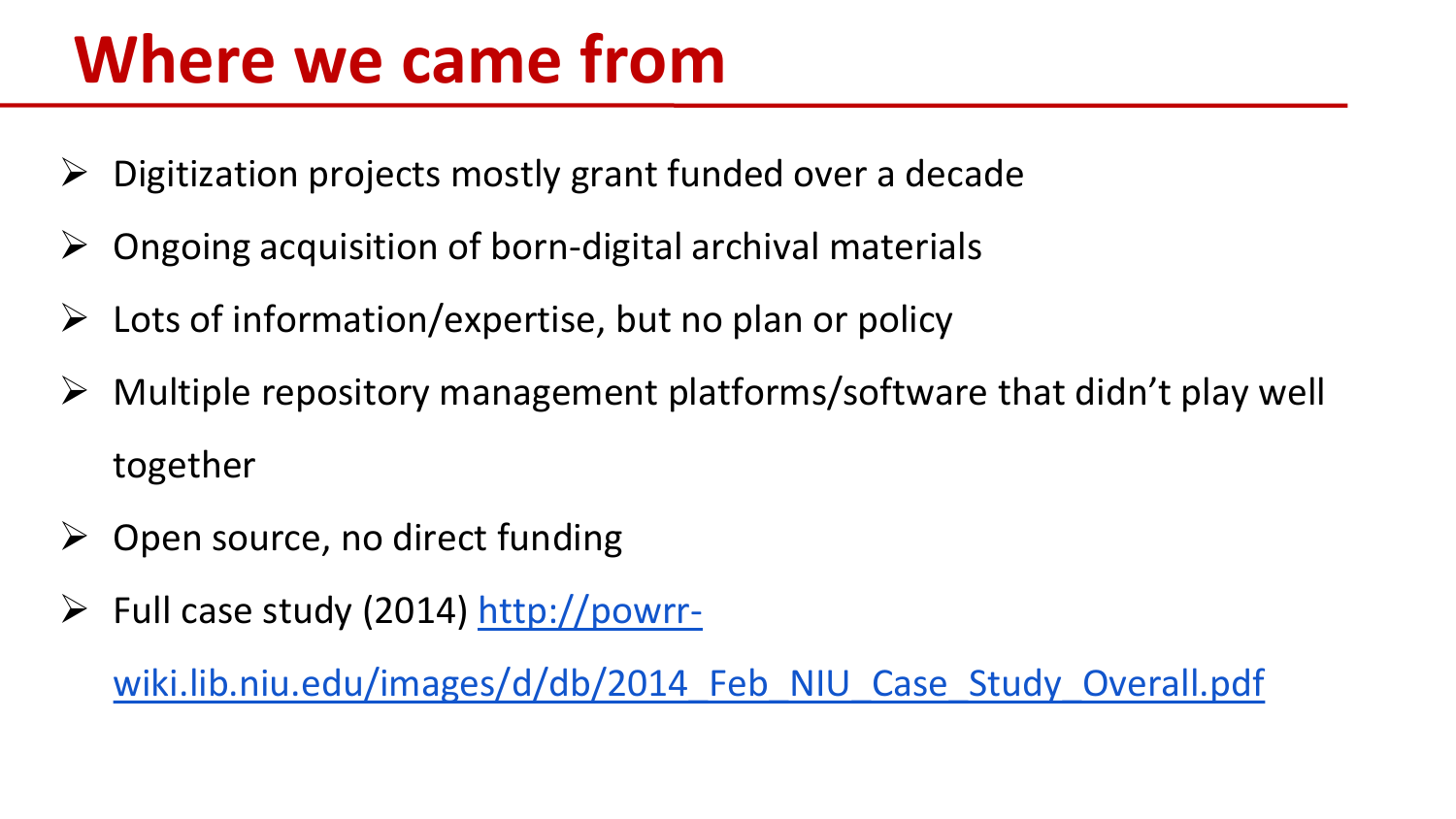# **What we were facing**

- $\triangleright$  Scattered collection– no idea what we had, how much of it, what formats, and where it lived
- $\triangleright$  Scattered staff: this was no one's job and everyone's job
- $\triangleright$  Library vs. campus IT in an age of scarcity
- $\triangleright$  Getting from "we need to do this, really" to "resources go here."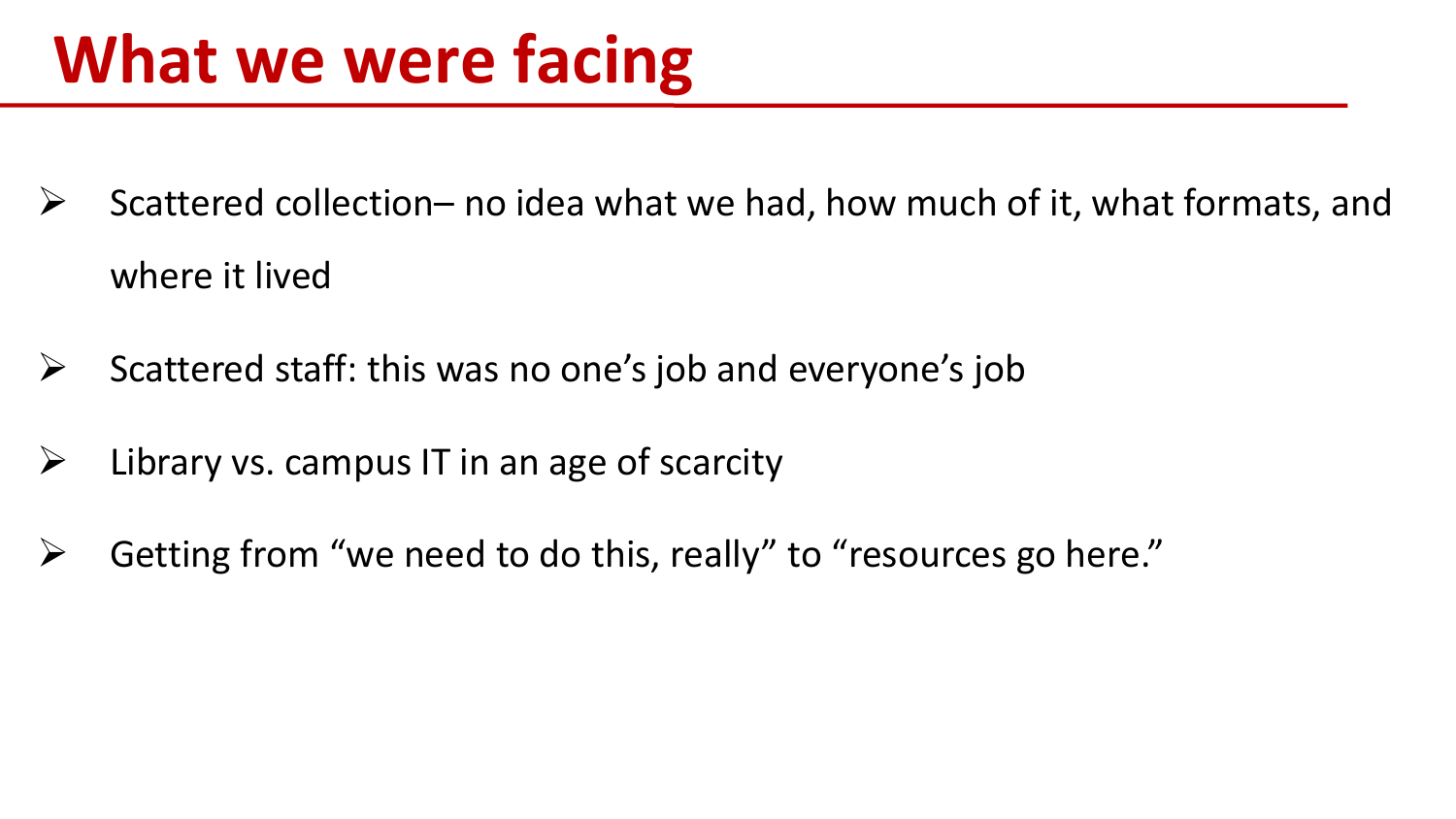A push-pull between: Admin: "tell us what you will need at its most minimal level" and Us: "we won't know what we will need until we know how we are doing it, which is dictated by what resources we have."

**At some point, we needed to make some choices and begin figuring out how to implement and fund them.**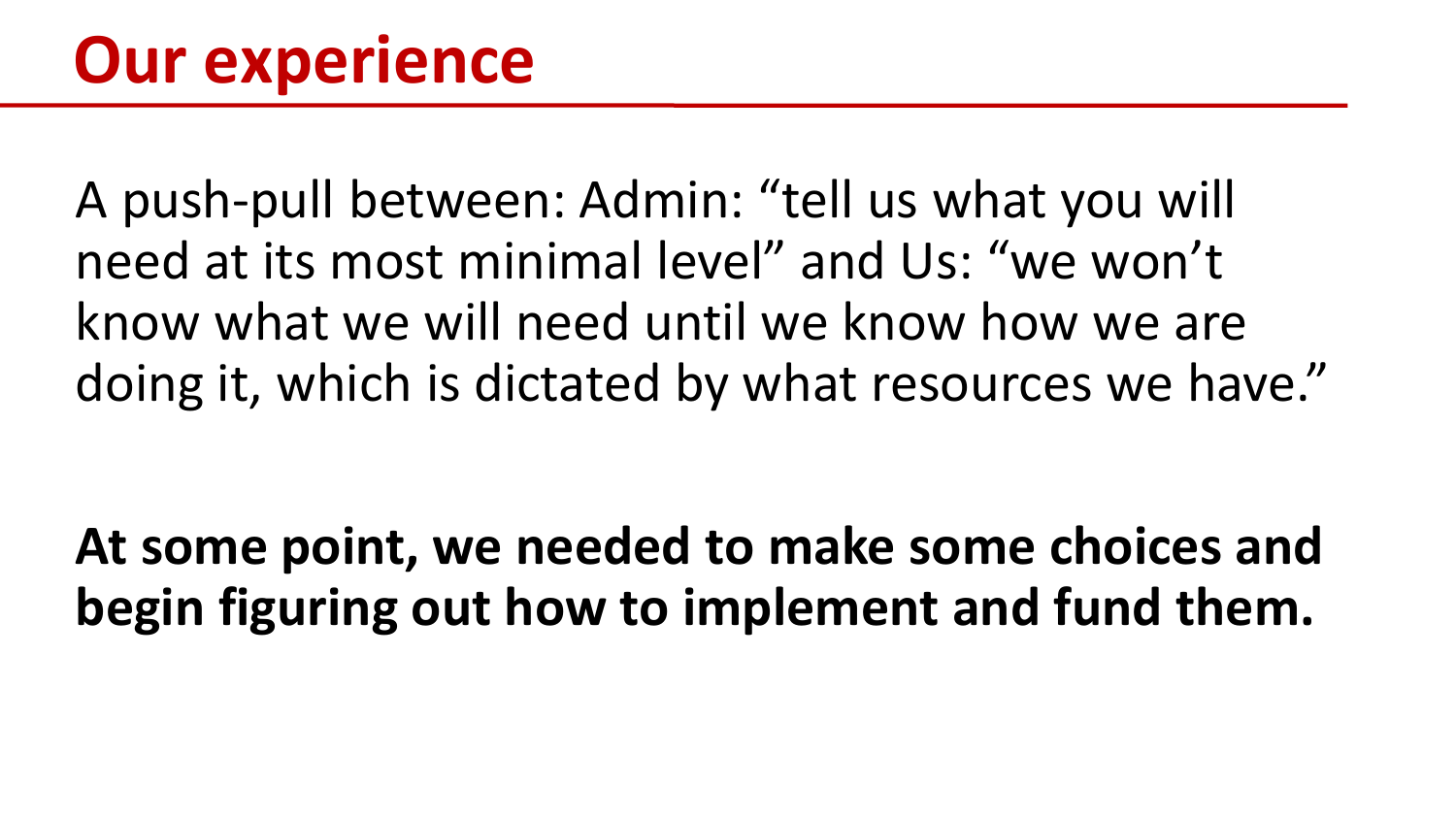- $\triangleright$  Digital POWRR grant #1
- $\triangleright$  Advocacy, advocacy, advocacy ... and a few arguments
- $\triangleright$  Open source, sort of
- $\triangleright$  What do we STOP doing?
- $\triangleright$  A chain of stopgaps and failures that led to more reasonable choices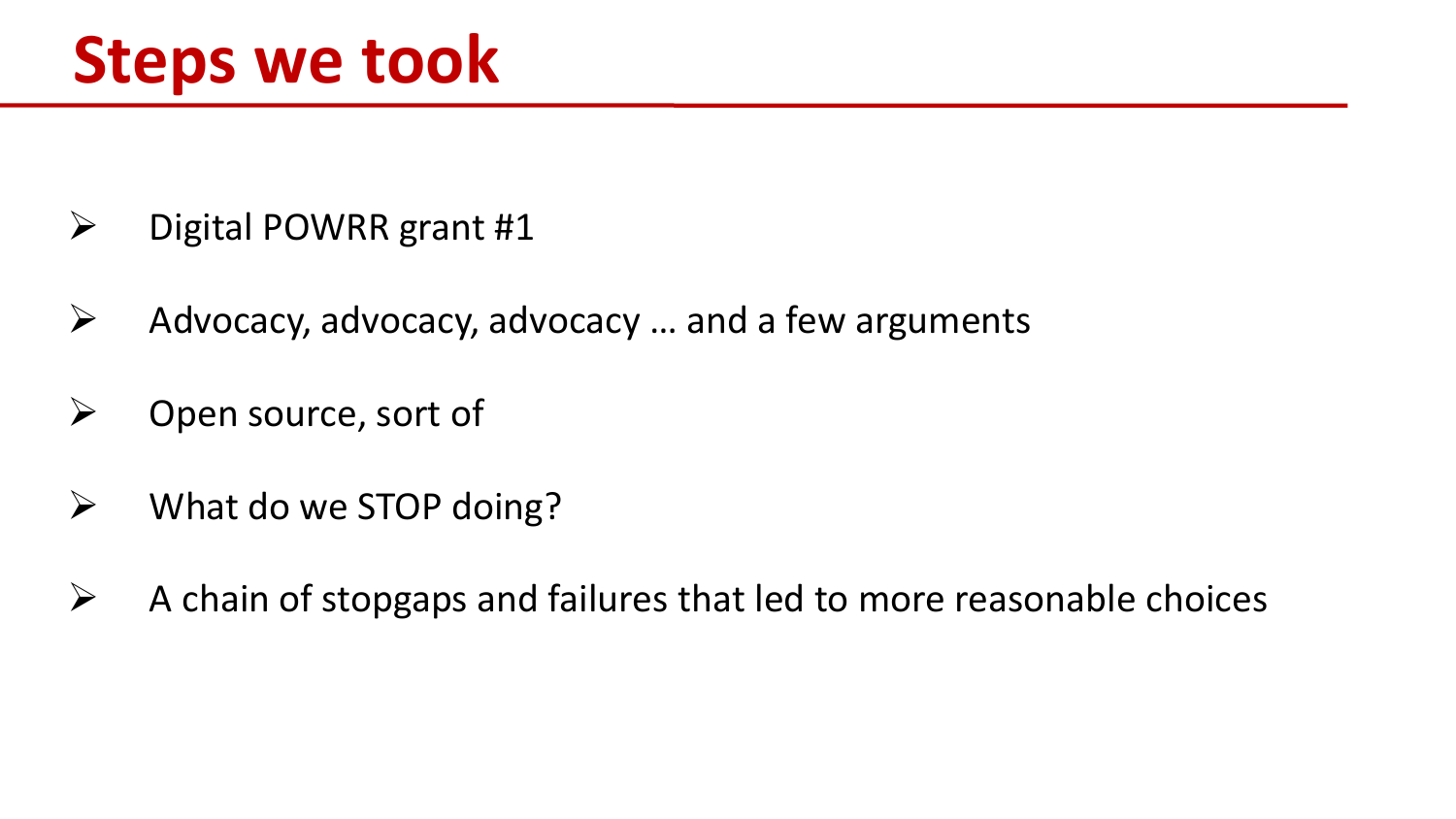- $\triangleright$  IT considered us a low-priority project
- $\triangleright$  Relationship frustrations and how to navigate them
- $\triangleright$  Allocations didn't always match actual needs
- $\triangleright$  Two-year state budget stalemate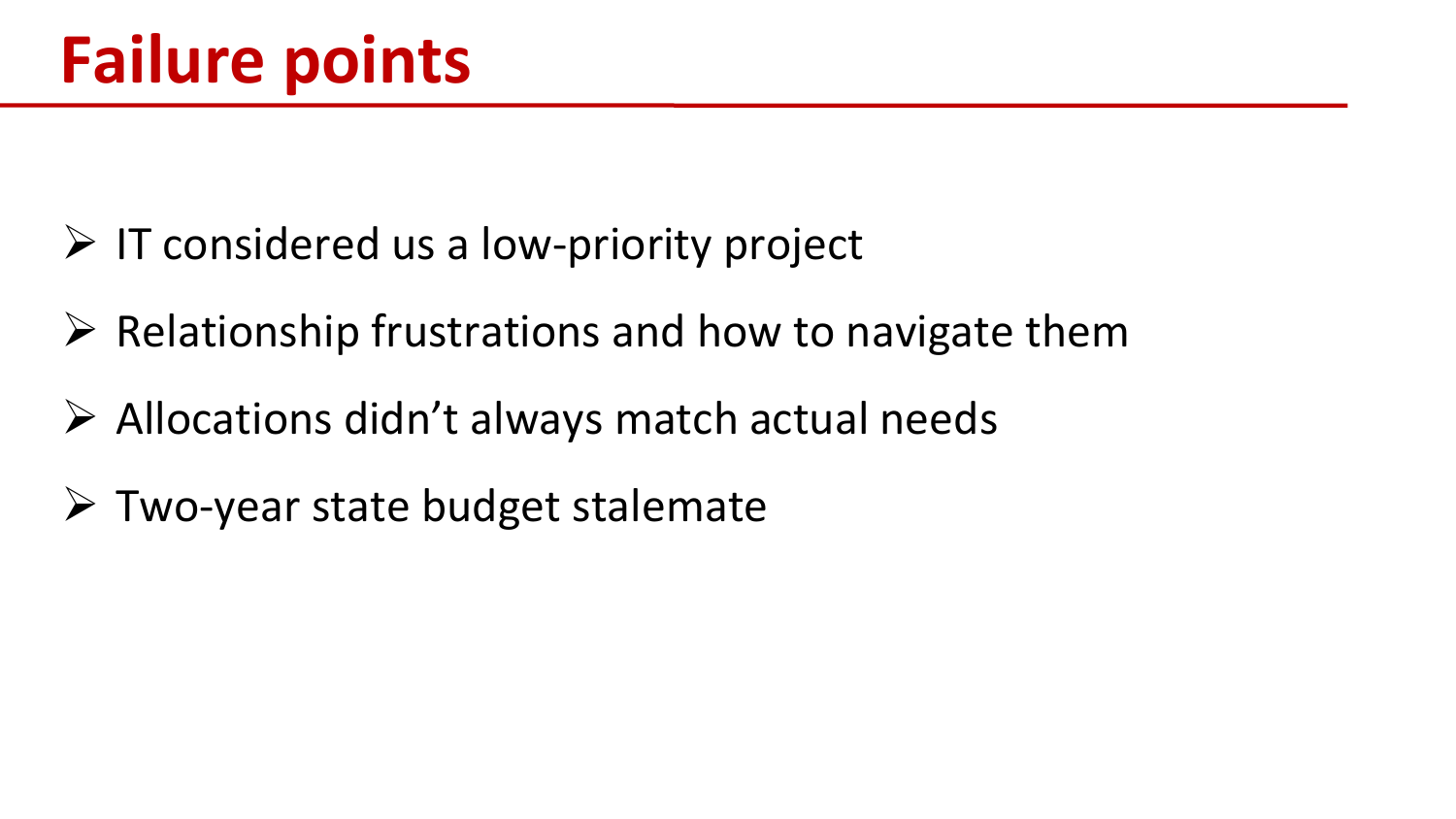- $\triangleright$  Loss of web developer position
- $\triangleright$  "There are over 1.4 million files on the NAS that are over 3 years old."
- $\triangleright$  Multiple server failures
- $\triangleright$  We need a deaccessioning policy
- $\triangleright$  Problems with software used to sync cloud storage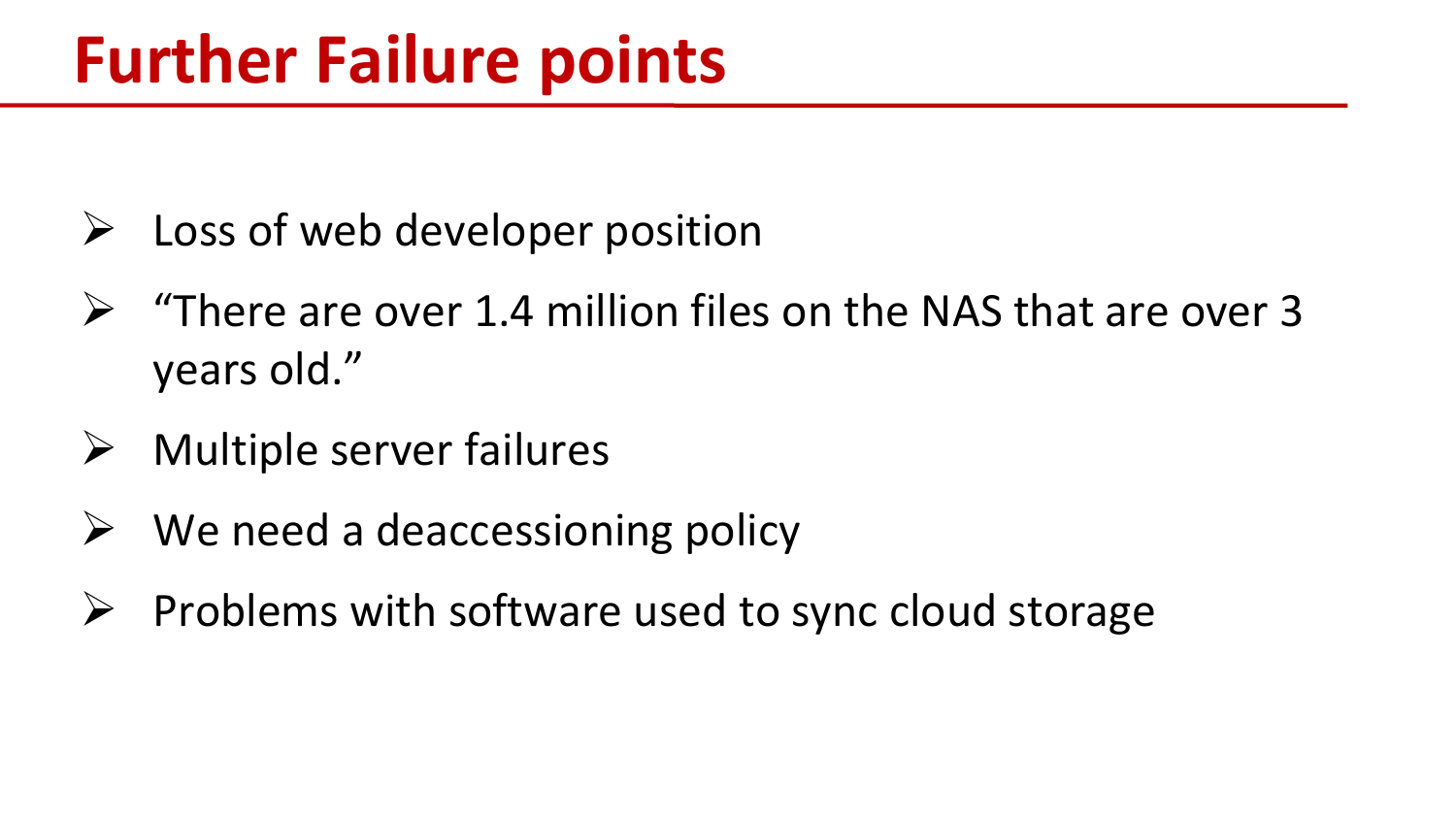- $\triangleright$  Brutal honesty and occasional public shaming can work wonders
- $\triangleright$  You will have multiple false starts and failures, and THAT IS OKAY
- $\triangleright$  What you learn from the failures is what matters
- $\triangleright$  This is a slower process than you think
- $\triangleright$  When there is no budget, try to make reasonable choices.
- $\triangleright$  But. Make. Choices.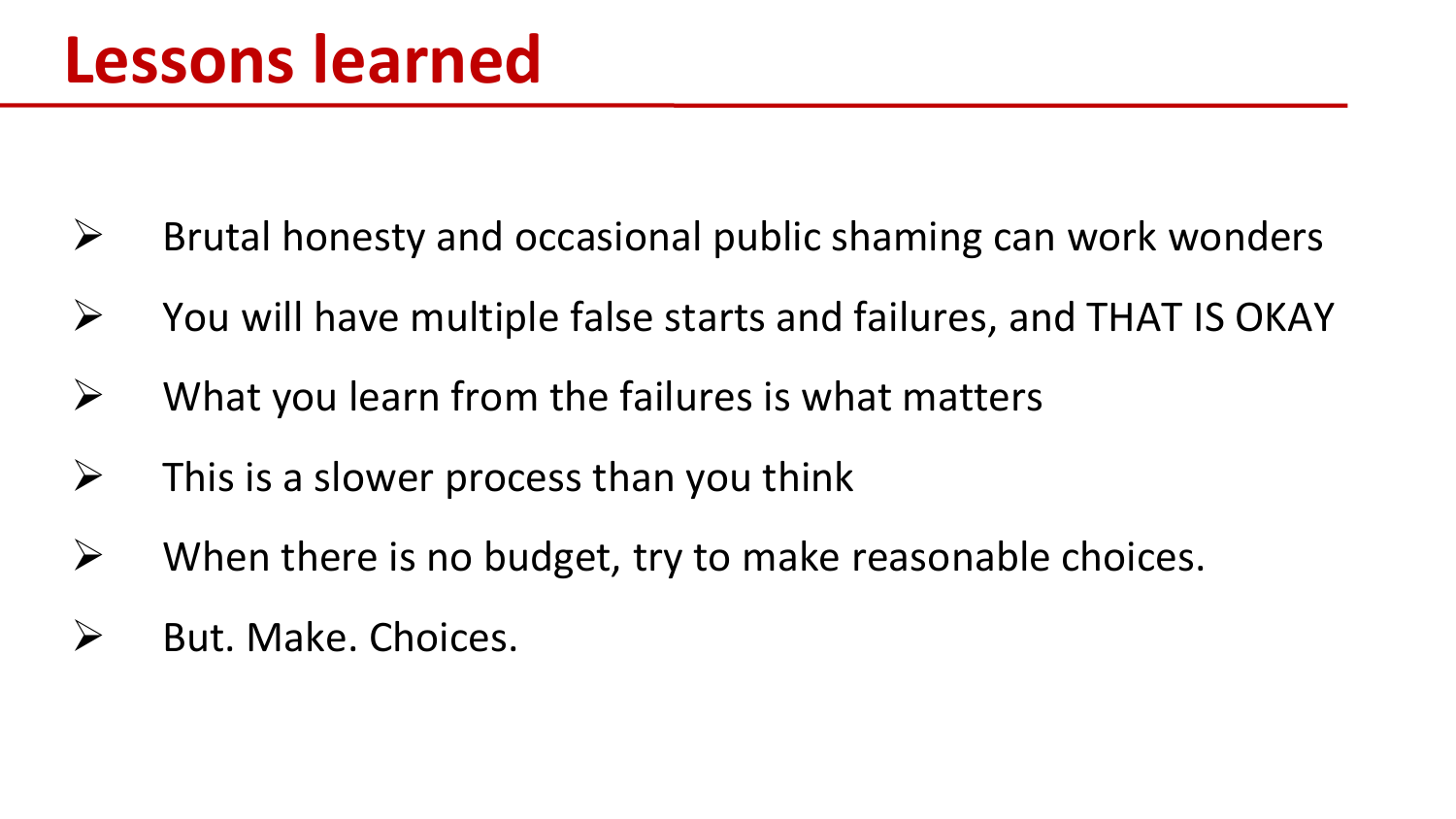- $\triangleright$  Adjustments to storage solution
- $\triangleright$  Committee to create policy & plan
- $\triangleright$  Spelling out required maintenance for IT
- $\triangleright$  Adjustments to the team
- $\triangleright$  Willingness to re-engage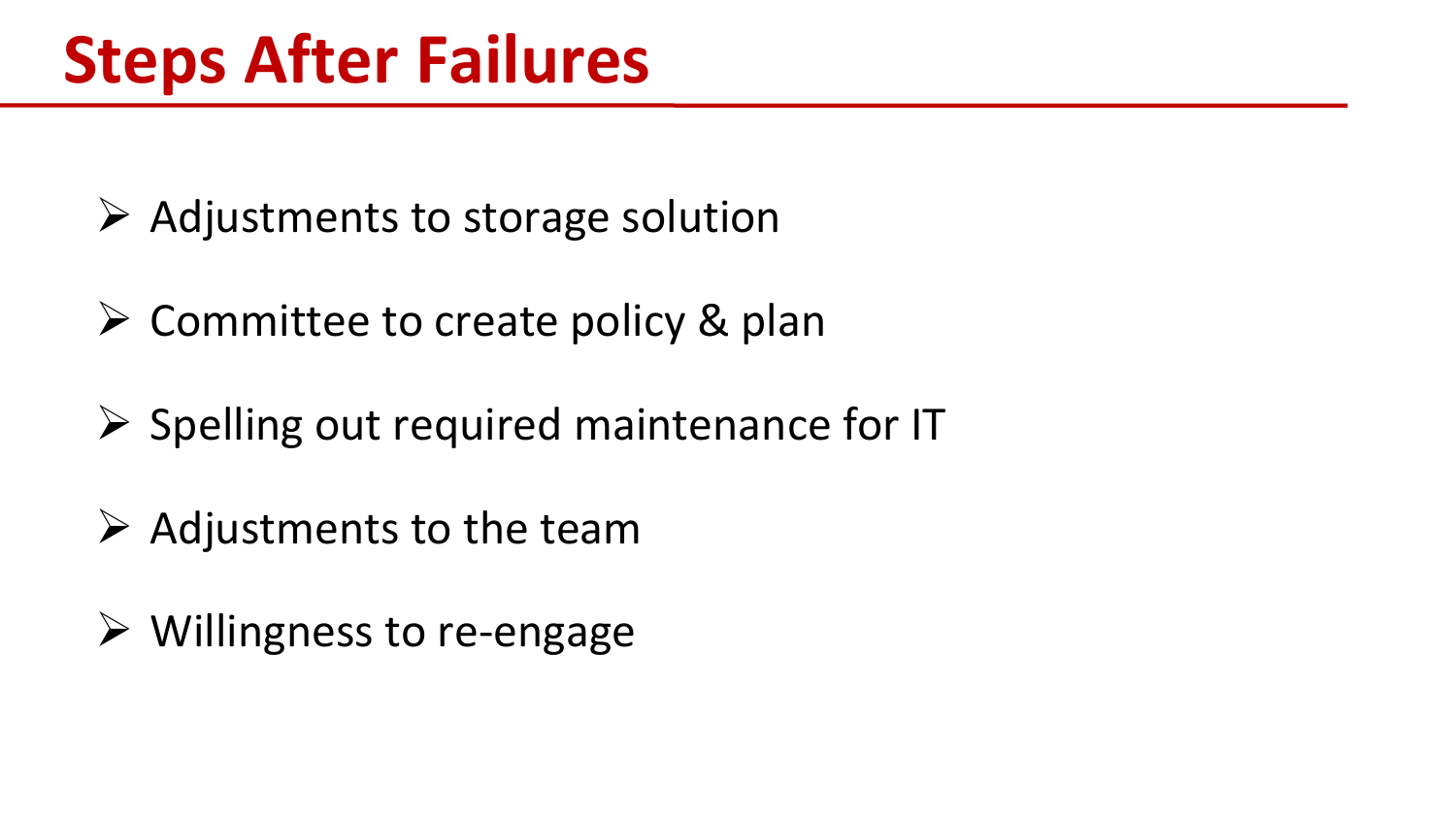### **What we have now**

Digital preservation policy:

[http://digital.lib.niu.edu/policy/digital-preservation/digital](http://digital.lib.niu.edu/policy/digital-preservation/digital-preservation-policy)preservation-policy

Digital preservation plan:

[http://digital.lib.niu.edu/policy/digital-preservation-](http://digital.lib.niu.edu/policy/digital-preservation-implementation-plan)

implementation-plan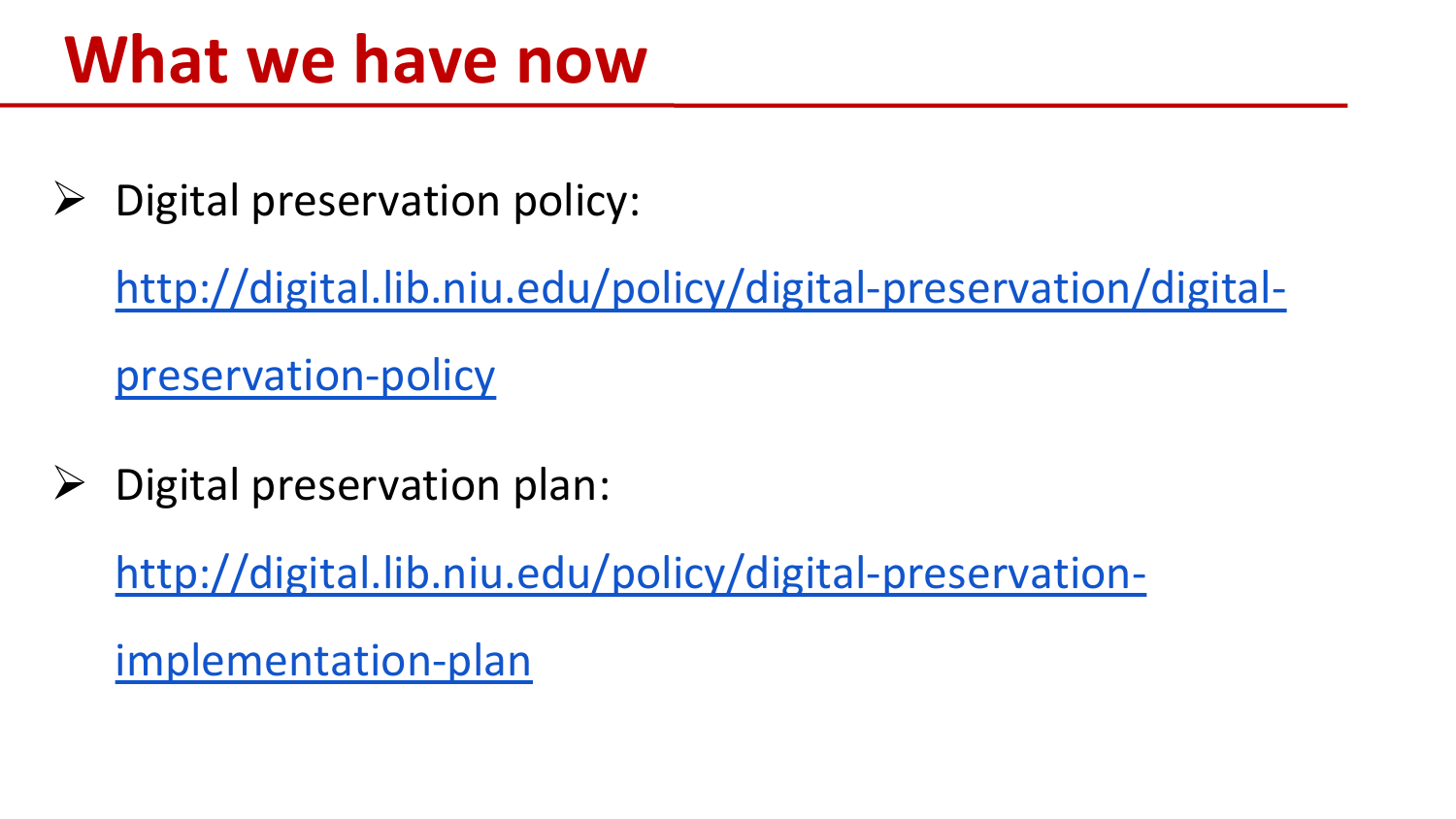#### **What we have now**

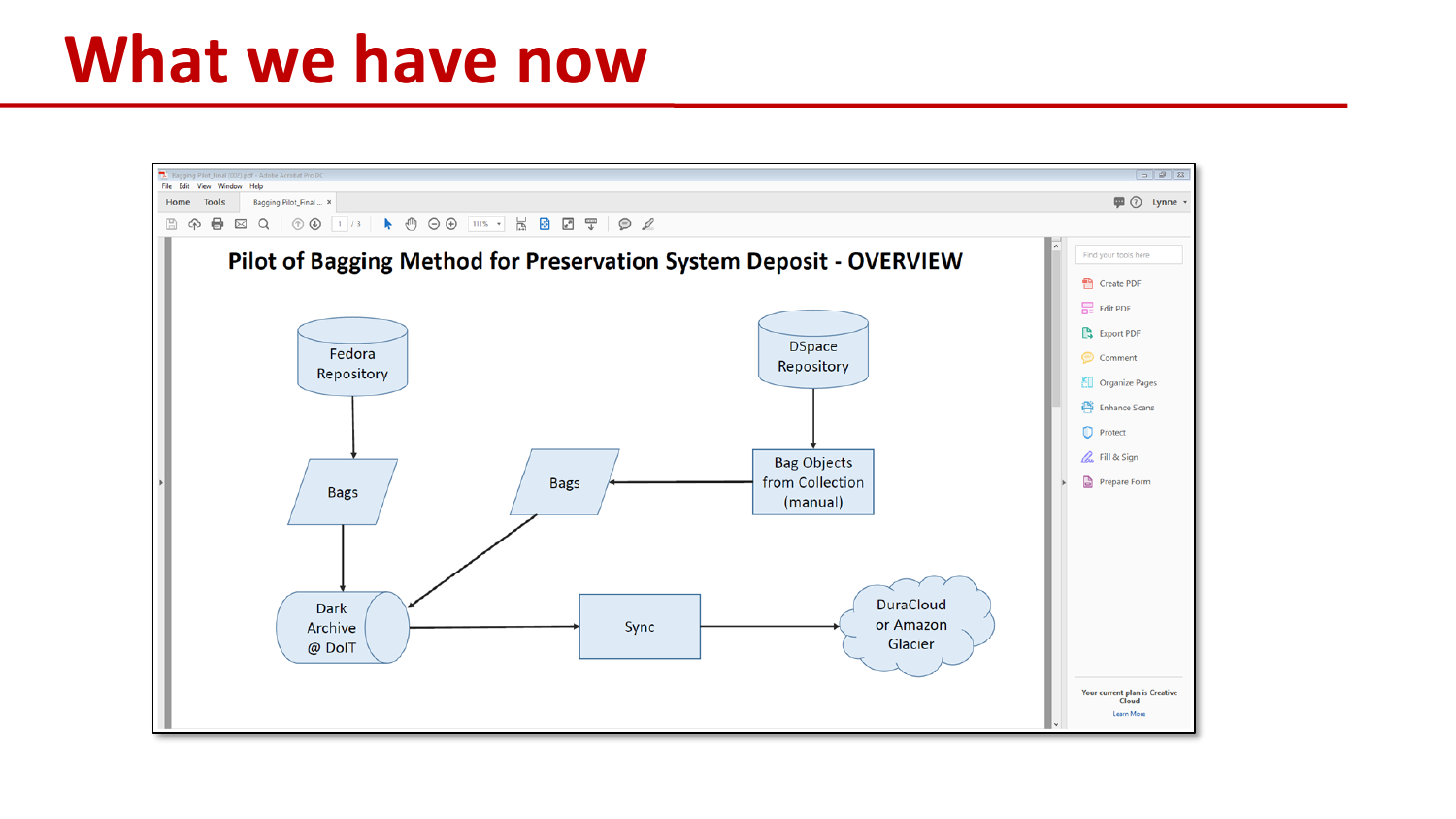## **A Rudimentary, Plausible Workflow**

- $\triangleright$  Document as it arrives (Archon, spreadsheets)
- Get. It. Off. Original. Carrier. And. Onto. Local. Server. Space.
- $\triangleright$  "Clean Machine" where feasible
- $\triangleright$  Basic preservation metadata added
- $\triangleright$  Bag it and preserve it in the cloud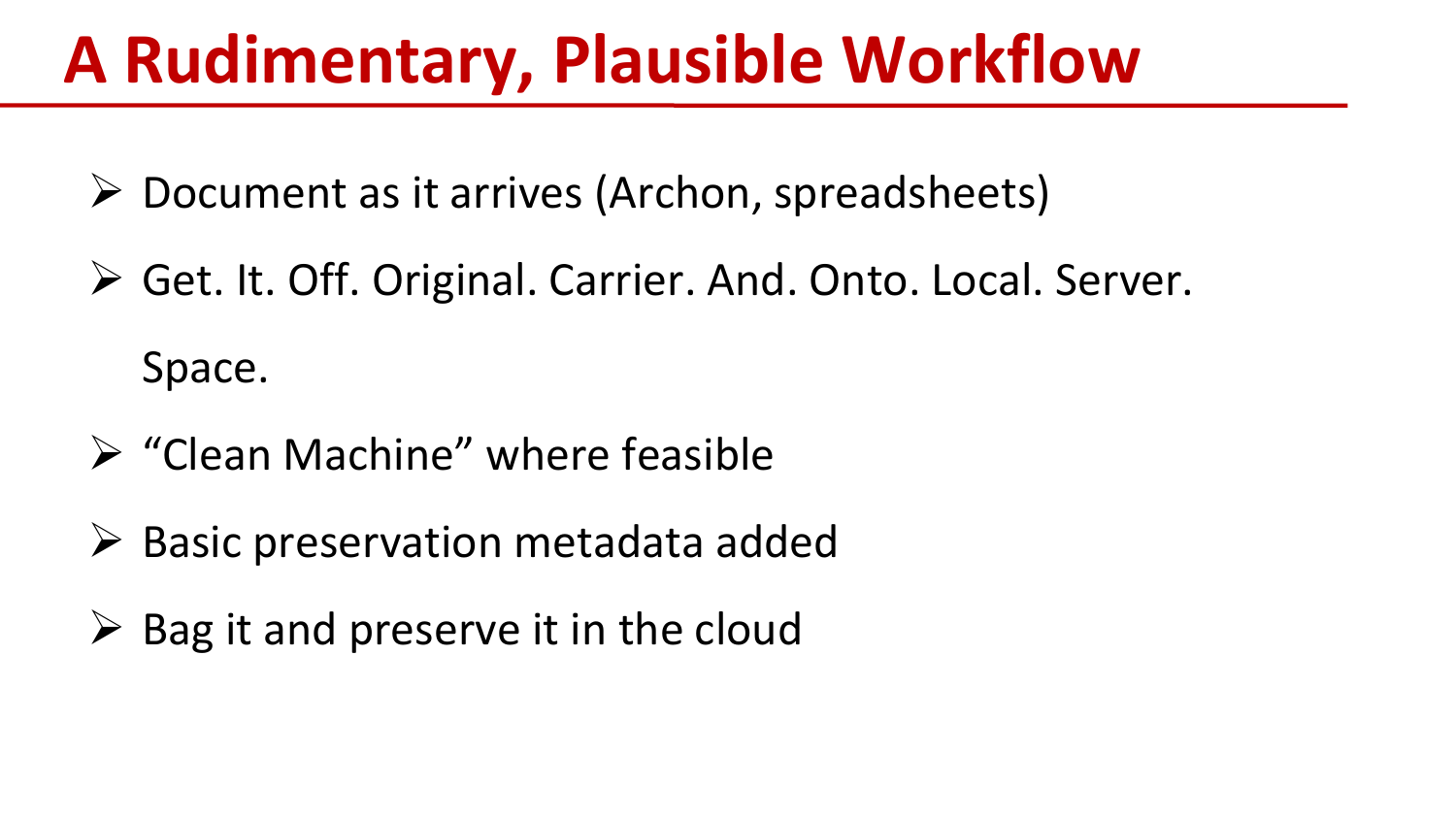#### **Lessons Learned**

- $\triangleright$  What can you do NOW is always more productive than Nothing Can Be Done
- $\triangleright$  Stubbornness counts ... and it can work
- $\triangleright$  When time is a bigger resource than money, focus on policy & planning
- $\triangleright$  Make your plan & policy person-proof people leave but the needs don't
- $\triangleright$  This is iterative. And that is okay.